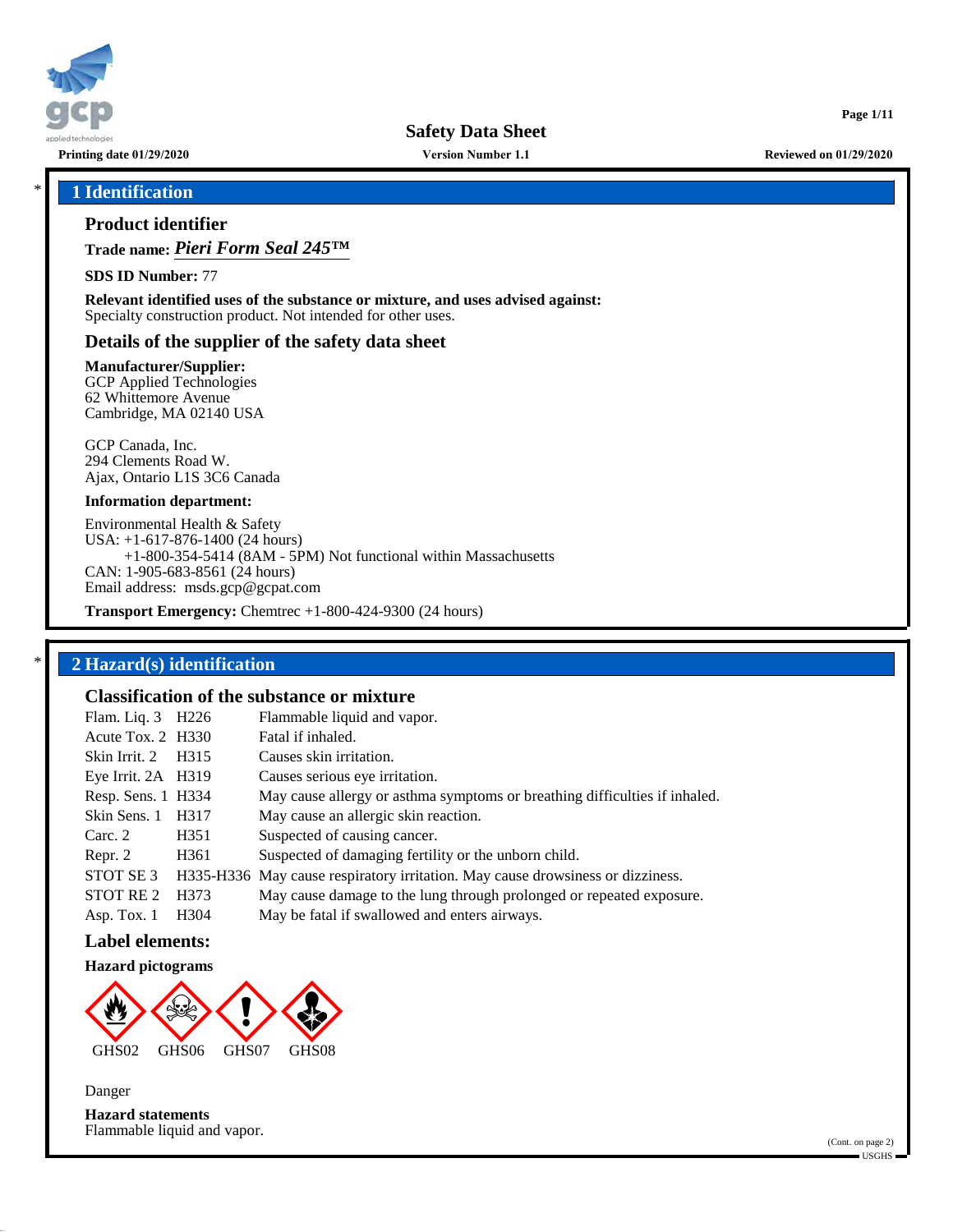**Printing date 01/29/2020 Reviewed on 01/29/2020 Version Number 1.1**

# **Trade name:** *Pieri Form Seal 245™*

|                                                |                                                                                                                                                      | (Cont. from page 1) |
|------------------------------------------------|------------------------------------------------------------------------------------------------------------------------------------------------------|---------------------|
| Fatal if inhaled.                              |                                                                                                                                                      |                     |
| Causes skin irritation.                        |                                                                                                                                                      |                     |
| Causes serious eye irritation.                 | May cause allergy or asthma symptoms or breathing difficulties if inhaled.                                                                           |                     |
| May cause an allergic skin reaction.           |                                                                                                                                                      |                     |
| Suspected of causing cancer.                   |                                                                                                                                                      |                     |
|                                                | Suspected of damaging fertility or the unborn child.                                                                                                 |                     |
|                                                | May cause respiratory irritation. May cause drowsiness or dizziness.                                                                                 |                     |
|                                                | May cause damage to the lung through prolonged or repeated exposure.                                                                                 |                     |
|                                                | May be fatal if swallowed and enters airways.                                                                                                        |                     |
| <b>Precautionary statements</b>                |                                                                                                                                                      |                     |
| Obtain special instructions before use.        |                                                                                                                                                      |                     |
|                                                | Do not handle until all safety precautions have been read and understood.                                                                            |                     |
|                                                | Keep away from heat/sparks/open flames/hot surfaces. - No smoking.                                                                                   |                     |
| Keep container tightly closed.                 |                                                                                                                                                      |                     |
|                                                | Ground/bond container and receiving equipment.                                                                                                       |                     |
|                                                | Use explosion-proof electrical/ventilating/lighting/equipment.                                                                                       |                     |
| Use only non-sparking tools.                   |                                                                                                                                                      |                     |
|                                                | Take precautionary measures against static discharge.                                                                                                |                     |
|                                                | Do not breathe dust/fume/gas/mist/vapors/spray.                                                                                                      |                     |
| Wash thoroughly after handling.                |                                                                                                                                                      |                     |
|                                                | Use only outdoors or in a well-ventilated area.                                                                                                      |                     |
|                                                | Contaminated work clothing should not be allowed out of the workplace.<br>Wear protective gloves/protective clothing/eye protection/face protection. |                     |
|                                                | [In case of inadequate ventilation] wear respiratory protection.                                                                                     |                     |
|                                                | If swallowed: Immediately call a poison center/doctor.                                                                                               |                     |
| Do NOT induce vomiting.                        |                                                                                                                                                      |                     |
|                                                | If on skin (or hair): Take off immediately all contaminated clothing. Rinse skin with water/shower.                                                  |                     |
|                                                | IF INHALED: Remove person to fresh air and keep comfortable for breathing.                                                                           |                     |
|                                                | If in eyes: Rinse cautiously with water for several minutes. Remove contact lenses, if present and easy to do. Continue rinsing.                     |                     |
|                                                | IF exposed or concerned: Get medical advice/attention.                                                                                               |                     |
|                                                | Call a poison center/doctor if you feel unwell.                                                                                                      |                     |
|                                                | Get medical advice/attention if you feel unwell.                                                                                                     |                     |
|                                                | Take off contaminated clothing and wash it before reuse.                                                                                             |                     |
|                                                | If skin irritation or rash occurs: Get medical advice/attention.                                                                                     |                     |
|                                                | If eye irritation persists: Get medical advice/attention.                                                                                            |                     |
|                                                | If experiencing respiratory symptoms: Call a poison center/doctor.                                                                                   |                     |
|                                                | Wash contaminated clothing before reuse.<br>In case of fire: Use for extinction: CO2, powder or water spray.                                         |                     |
|                                                | Store in a well-ventilated place. Keep cool.                                                                                                         |                     |
|                                                | Dispose of contents/container in accordance with local/regional/national/international regulations.                                                  |                     |
|                                                |                                                                                                                                                      |                     |
| <b>Hazard description:</b> Flammable           |                                                                                                                                                      |                     |
| NFPA ratings (scale 0 - 4)                     |                                                                                                                                                      |                     |
|                                                | $Health = 3$                                                                                                                                         |                     |
| Fire $=$ 3                                     |                                                                                                                                                      |                     |
|                                                | Reactivity = $0$                                                                                                                                     |                     |
|                                                |                                                                                                                                                      |                     |
| <b>HMIS-ratings (scale <math>0 - 4</math>)</b> |                                                                                                                                                      |                     |
| <b>HEALTH</b>                                  | Health $= *3$                                                                                                                                        |                     |
| <b>FIRE</b><br>$\vert 3 \vert$                 | Flammability = $3$                                                                                                                                   |                     |
| <b>REACTIVITY</b><br> 0                        | Reactivity = $0$                                                                                                                                     |                     |
|                                                |                                                                                                                                                      |                     |
| <b>Other hazards</b>                           |                                                                                                                                                      |                     |
|                                                |                                                                                                                                                      |                     |

## **Results of PBT and vPvB assessment**

**PBT:** Not applicable. **vPvB:** Not applicable.

 USGHS (Cont. on page 3)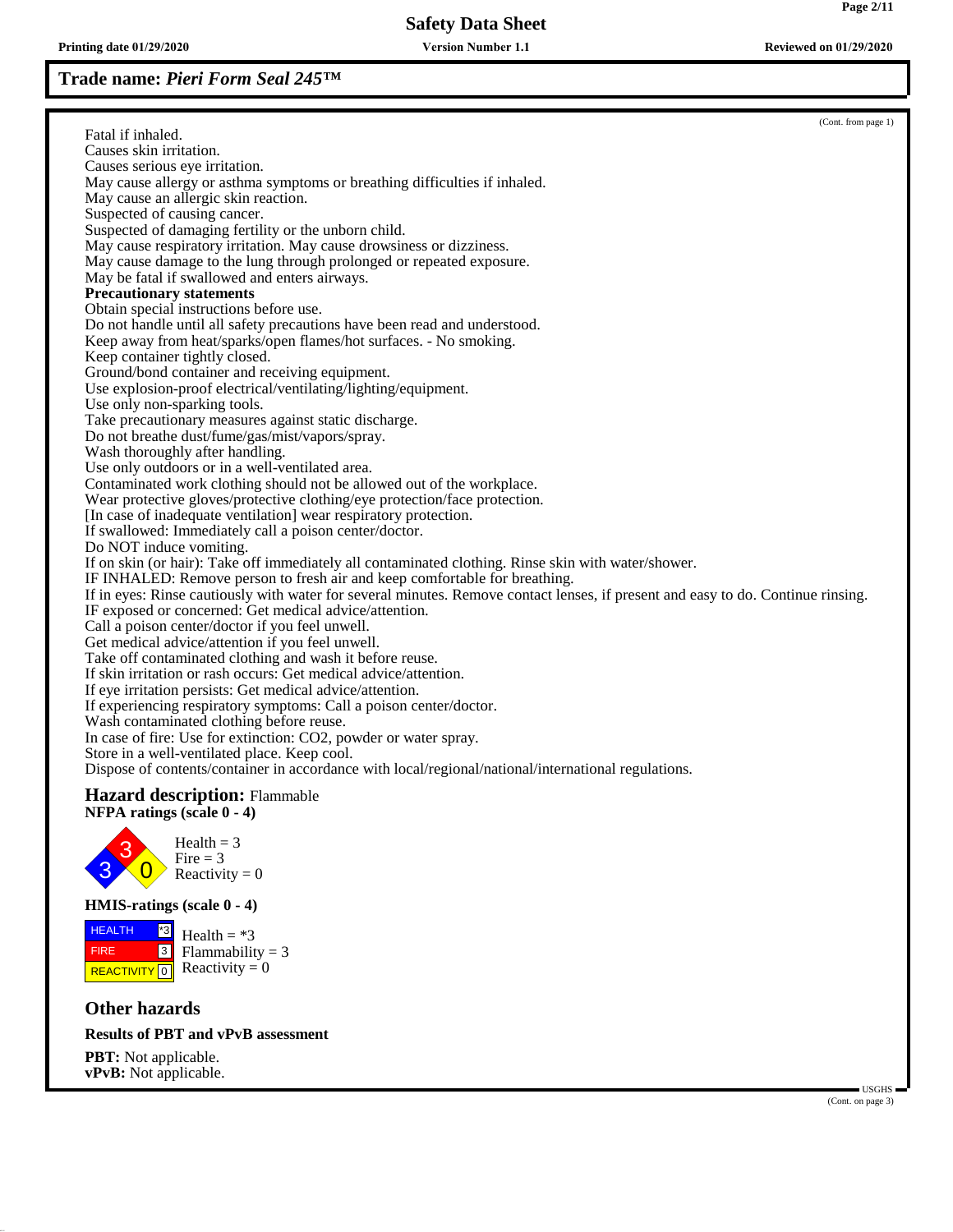## **Trade name:** *Pieri Form Seal 245™*

(Cont. from page 2)

**Page 3/11**

## \* **3 Composition/information on ingredients**

#### **Chemical characterization: Mixture**

| Hazardous components: |                                           |               |
|-----------------------|-------------------------------------------|---------------|
| $1330-20-7$ Xylene    |                                           | 30-50%        |
|                       | $100-41-4$ Ethylbenzene                   | 10-20%        |
|                       | $26471 - 62 - 5$ m-tolylidene disocyanate | $0.1 - 1.0\%$ |
| 108-88-3 $T$ oluene   |                                           | $0.1 - 1.0\%$ |
|                       |                                           |               |

**Additional information:** Non-hazardous ingredients may be listed in Section 15; Right-To-Know disclosure.

## \* **4 First-aid measures**

#### **Description of first aid measures**

**General information:** Get medical advice/attention if you feel unwell.

#### **After inhalation:**

Supply fresh air. If required, provide artificial respiration. Keep patient warm. Consult doctor if symptoms persist.

#### **After skin contact:**

Immediately wash contaminated skin with soap or mild detergent and water. If this chemical soaks clothing, immediately remove clothing and wash skin.

After eye contact: Rinse cautiously with water for several minutes.

### **After swallowing:**

Do not induce vomiting; immediately call for medical help.

Never give anything by mouth to an unconscious person.

#### **Information for doctor:**

**Most important symptoms and effects, both acute and delayed** No further relevant information available.

**Indication of any immediate medical attention and special treatment needed** No further relevant information available.

## **5 Fire-fighting measures**

#### **Extinguishing media**

**Suitable extinguishing agents:** CO2, sand,extinguishing powder. Do not use water.

**Special hazards arising from the substance or mixture** No further relevant information available.

**Additional information** Collect contaminated fire fighting water separately. It must not enter the sewage system.

## **6 Accidental release measures**

## **Personal precautions, protective equipment and emergency procedures**

Wear protective equipment. Keep unprotected persons away.

### **Methods and material for containment and cleaning up:**

Contain and/or absorb spill with inert material (i.e. sand, vermiculite) then place in a suitable container.

Sweep up spilled product into receptacles.

Dispose contaminated material as waste according to section 13 of the SDS.

#### **Reference to other sections**

See Section 7 for information on safe handling.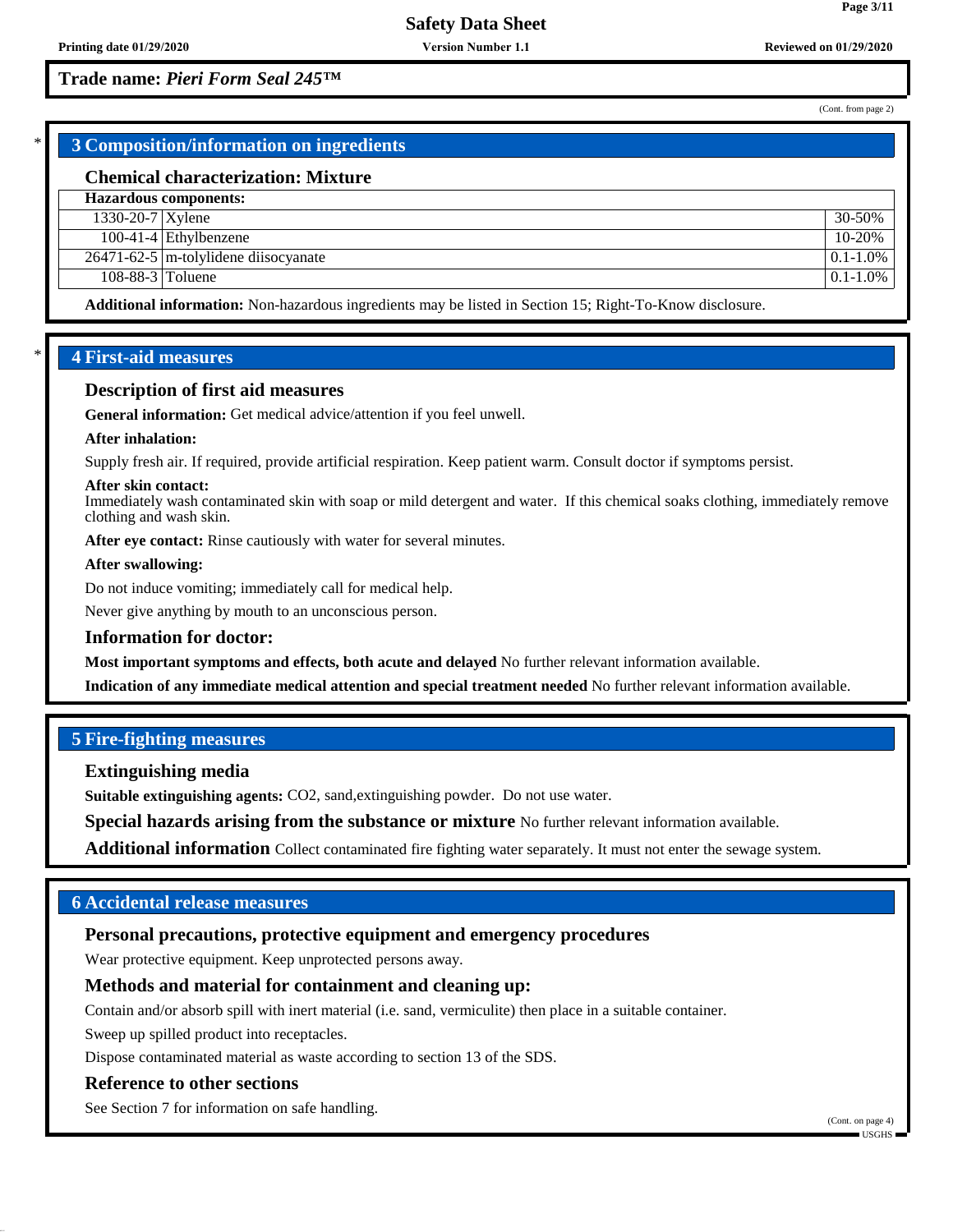**Version Number 1.1**

**Printing date 01/29/2020 Reviewed on 01/29/2020**

**Trade name:** *Pieri Form Seal 245™*

See Section 8 for information on personal protection equipment.

See Section 13 for disposal information.

## **7 Handling and storage**

## **Handling:**

## **Precautions for safe handling**

Avoid contact with skin.

Open and handle receptacle with care.

Prevent formation of aerosols.

Flammable mixtures with air can be formed in emptied containers. Do not puncture, cut, drill, heat or weld uncleaned drums. **Information about protection against explosions and fires:**



Keep ignition sources away - Do not smoke.

Use only in explosion protected area.

Protect against electrostatic charges.

Use explosion-proof apparatus / fittings and spark-proof tools.

Empty containers may retain hazardous residue, both liquid and vapor. Ground container to avoid electric sparks, especially in contact with flammable substances.

## **Conditions for safe storage, including any incompatibilities**

**Storage:**

**Information about storage in one common storage facility:** Use only in explosion protected area.

**Further information about storage conditions:** Keep receptacle tightly sealed.

**Specific end use(s)** No further relevant information available.

## \* **8 Exposure controls/personal protection**

**Additional information about design of technical systems:** No further data; see item 7.

## **Control parameters**

|                       | Components with limit values that require monitoring at the workplace:                                                       |
|-----------------------|------------------------------------------------------------------------------------------------------------------------------|
| 1330-20-7 Xylene      |                                                                                                                              |
|                       | PEL (USA) Long-term value: $435 \text{ mg/m}^3$ , 100 ppm                                                                    |
|                       | REL (USA) Short-term value: $655 \text{ mg/m}^3$ , 150 ppm<br>Long-term value: $435 \text{ mg/m}^3$ , 100 ppm                |
|                       | TLV (USA) Short-term value: $651 \text{ mg/m}^3$ , 150 ppm<br>Long-term value: 434 mg/m <sup>3</sup> , 100 ppm<br><b>BEI</b> |
| 100-41-4 Ethylbenzene |                                                                                                                              |
|                       | PEL (USA) Long-term value: $435 \text{ mg/m}^3$ , 100 ppm                                                                    |
|                       | REL (USA) Short-term value: $545 \text{ mg/m}^3$ , 125 ppm<br>Long-term value: 435 mg/m <sup>3</sup> , 100 ppm               |
|                       | TLV (USA) Long-term value: $87 \text{ mg/m}^3$ , $20 \text{ ppm}$<br><b>BEI</b>                                              |
|                       | (Cont. on page 5)                                                                                                            |

USGHS

(Cont. from page 3)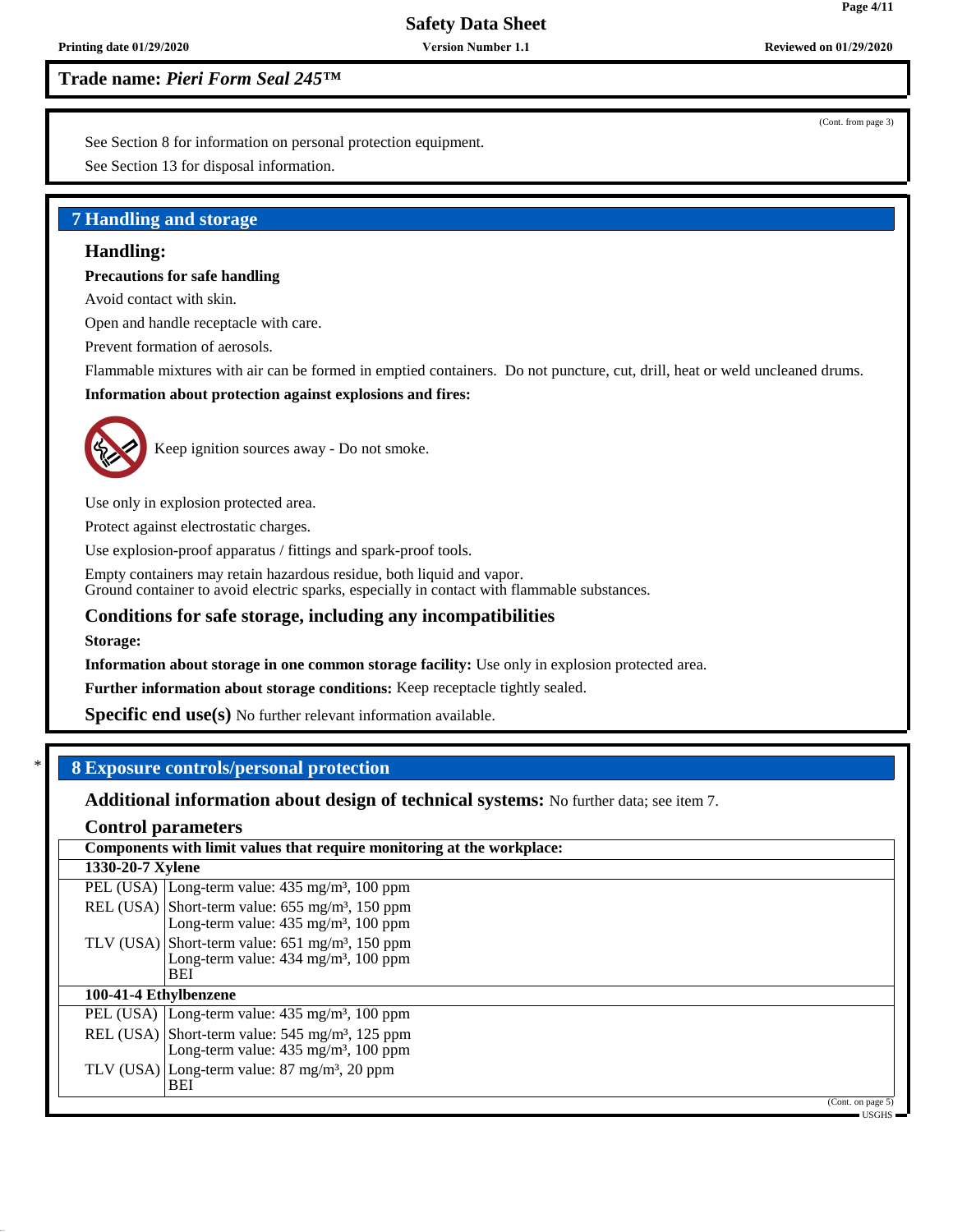**Printing date 01/29/2020 Reviewed on 01/29/2020 Version Number 1.1**

**Trade name:** *Pieri Form Seal 245™*

|                                         |                                                                                                                            | (Cont. from page 4) |
|-----------------------------------------|----------------------------------------------------------------------------------------------------------------------------|---------------------|
|                                         | 26471-62-5 m-tolylidene diisocyanate                                                                                       |                     |
|                                         | PEL (USA) Ceiling limit value: $0.14 \text{ mg/m}^3$ , $0.02 \text{ ppm}$                                                  |                     |
| REL (USA) LFC                           |                                                                                                                            |                     |
|                                         | TLV (USA) Short-term value: (0.14) NIC-0.021* mg/m <sup>3</sup> , (0.02) NIC-0.003* ppm                                    |                     |
|                                         | Long-term value: (0.036) NIC-0.007* mg/m <sup>3</sup> , (0.005) NIC-0.001* ppm                                             |                     |
|                                         | *(IFV) SEN; NIC-Skin; A3                                                                                                   |                     |
| <b>108-88-3 Toluene</b>                 |                                                                                                                            |                     |
|                                         | PEL (USA) Long-term value: 200 ppm                                                                                         |                     |
|                                         | Ceiling limit value: $300$ ; $500*$ ppm                                                                                    |                     |
|                                         | *10-min peak per 8-hr shift                                                                                                |                     |
|                                         | REL (USA) Short-term value: $560$ mg/m <sup>3</sup> , 150 ppm<br>Long-term value: $375 \text{ mg/m}^3$ , $100 \text{ ppm}$ |                     |
|                                         |                                                                                                                            |                     |
|                                         | TLV (USA) Long-term value: $75 \text{ mg/m}^3$ , 20 ppm<br>BEI                                                             |                     |
|                                         |                                                                                                                            |                     |
|                                         | Ingredients with biological limit values:                                                                                  |                     |
| 1330-20-7 Xylene                        |                                                                                                                            |                     |
|                                         | BEI (USA) $\left  1.5 \right $ g/g creatinine                                                                              |                     |
|                                         | Medium: urine<br>Time: end of shift                                                                                        |                     |
|                                         | Parameter: Methylhippuric acids                                                                                            |                     |
| $100-4\overline{1-4}$ Ethylbenzene      |                                                                                                                            |                     |
|                                         | BEI (USA) $\vert 0.7 \vert g/g$ creatinine                                                                                 |                     |
|                                         | Medium: urine                                                                                                              |                     |
|                                         | Time: end of shift at end of workweek                                                                                      |                     |
|                                         | Parameter: Sum of mandelic acid and phenylglyoxylic acid (nonspecific, semi-quantitative)                                  |                     |
|                                         |                                                                                                                            |                     |
|                                         | Medium: end-exhaled air                                                                                                    |                     |
|                                         | Time: not critical                                                                                                         |                     |
|                                         | Parameter: Ethyl benzene (semi-quantitative)                                                                               |                     |
| 108-88-3 Toluene                        |                                                                                                                            |                     |
| $\overline{\text{BEI}}$ (USA) 0.02 mg/L |                                                                                                                            |                     |
|                                         | Medium: blood                                                                                                              |                     |
|                                         | Time: prior to last shift of workweek                                                                                      |                     |
|                                         | Parameter: Toluene                                                                                                         |                     |
|                                         |                                                                                                                            |                     |
|                                         | $0.03$ mg/L<br>Medium: urine                                                                                               |                     |
|                                         | Time: end of shift                                                                                                         |                     |
|                                         | Parameter: Toluene                                                                                                         |                     |
|                                         |                                                                                                                            |                     |
|                                         | $0.3$ mg/g creatinine                                                                                                      |                     |
|                                         | Medium: urine<br>Time: end of shift                                                                                        |                     |
|                                         | Parameter: o-Cresol with hydrolysis (background)                                                                           |                     |
|                                         |                                                                                                                            |                     |
|                                         | <b>Additional information:</b> The lists that were valid during the creation were used as basis.                           |                     |
| <b>Exposure controls</b>                |                                                                                                                            |                     |
|                                         | Personal protective equipment:                                                                                             |                     |

## **General protective and hygienic measures:**

Avoid contact with the eyes and skin.

The usual precautionary measures for handling chemicals should be followed.

#### **Breathing equipment:**

A chemical cartridge respirator with organic vapor cartridge is required if occupational exposure limits are exceeded. A dust/mist cartridge or prefilter may be needed in addition to control exposure to mist. Supplied air respirator (SCBA) is required at exposure levels above the capabilities of a chemical cartridge respirator.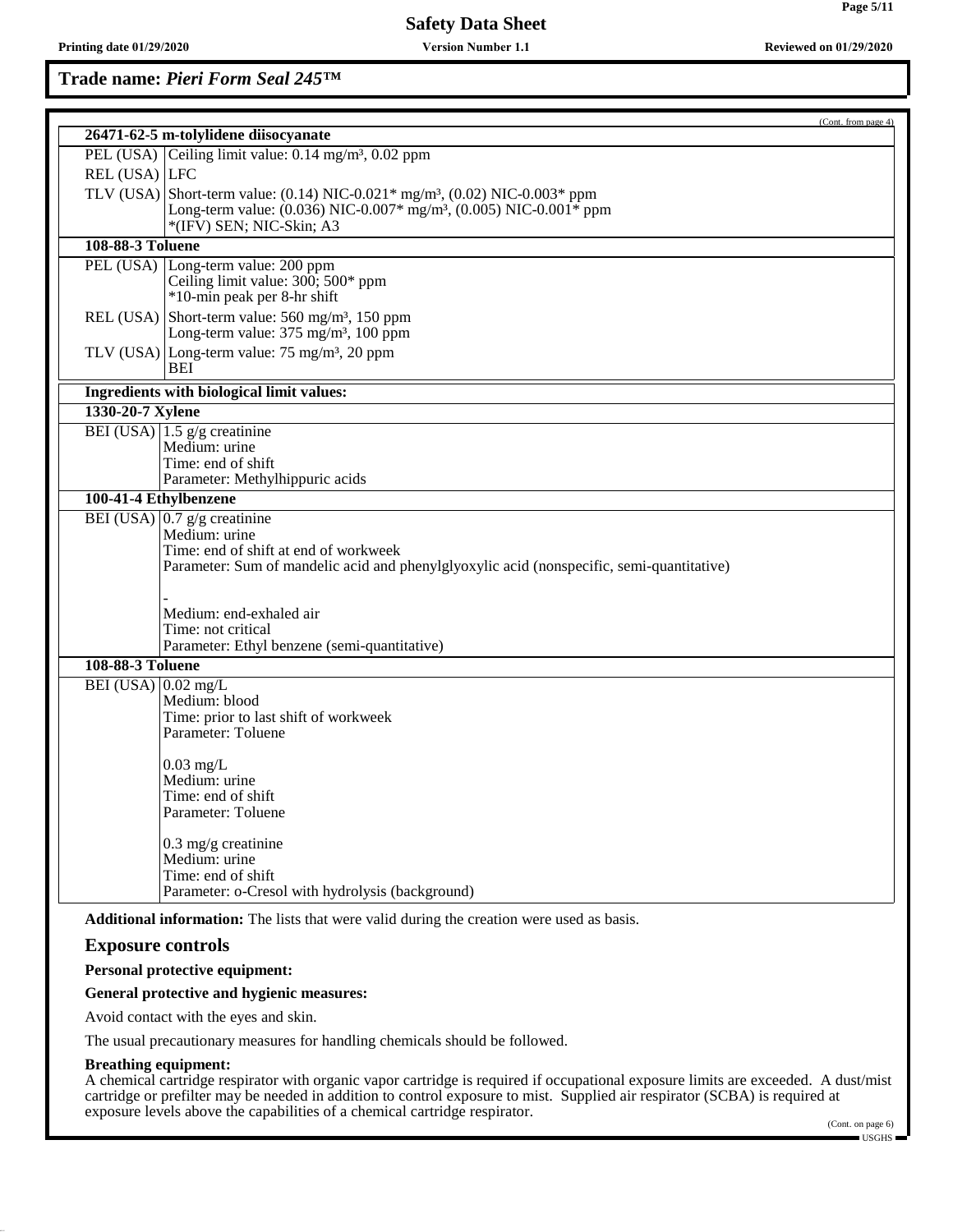**Printing date 07/02/2018 Reviewed on 01/29/2020 Reviewed on 01/29/2020 Reviewed on 01/29/2020 Version Number 1.1**

## **Trade name:** *Pieri Form Seal 245™*

(Cont. from page 5)

**Protection of hands:** Gloves should be worn to prevent skin contact and should be impermeable and resistant to the product. **Material of gloves** Gloves should be worn to prevent skin contact and should be impermeable and resistant to the product. **Eye protection:**



Safety glasses with side shield protection.

Safety glasses with side shields should be worn to prevent contact due to splashing. Under high vapor mist concentrations, tightly sealed goggles should be worn.



A face shield should also be worn if there is potential exposure to splash or spray.

#### **Body protection:**

Protective work clothing

Use personal protective equipment as required.

Take off contaminated clothing.

## \* **9 Physical and chemical properties**

| Information on basic physical and chemical properties                                                                                              |                                                                                                                |
|----------------------------------------------------------------------------------------------------------------------------------------------------|----------------------------------------------------------------------------------------------------------------|
| <b>General Information</b><br>Appearance:<br>Form:<br>Color:<br>Odor:<br>Odor threshold:                                                           | Liquid<br>According to product specification<br>Characteristic<br>Not determined.                              |
| $pH-value$ (~):                                                                                                                                    | Not determined.                                                                                                |
| <b>Change in condition</b><br><b>Melting point/Melting range:</b><br><b>Boiling point/Boiling range:</b><br><b>Flash point:</b>                    | Undetermined.<br>275 ° F<br>24 °C (75.2 °F)                                                                    |
| <b>Flammability (solid, gaseous):</b>                                                                                                              | Not applicable.                                                                                                |
| <b>Ignition temperature:</b>                                                                                                                       | Undetermined.                                                                                                  |
| <b>Decomposition temperature:</b><br>Auto igniting:<br>Danger of explosion:                                                                        | Not determined.<br>Product is not self-igniting.<br>In use, may form flammable/explosive vapor-air mixture.    |
| <b>Explosion limits:</b><br>Lower:<br><b>Upper:</b>                                                                                                | Not determined.<br>Not determined.                                                                             |
| Vapor pressure:<br>Density: (~) at 20 $^{\circ}$ C (68 $^{\circ}$ F)<br><b>Relative density</b><br><b>Vapor density</b><br><b>Evaporation</b> rate | Not determined.<br>$1.0 \text{ g/cm}^3$ (8.3 lbs/gal)<br>Not determined.<br>Not determined.<br>Not determined. |
| Solubility in / Miscibility with<br>Water:                                                                                                         | Not miscible or difficult to mix.<br>Not miscible or difficult to mix.                                         |
| Partition coefficient (n-octanol/water): Not determined.                                                                                           |                                                                                                                |
| Viscosity:<br>Dynamic:                                                                                                                             | Not determined.                                                                                                |
|                                                                                                                                                    | (Cont. on page 7)<br>= USGHS                                                                                   |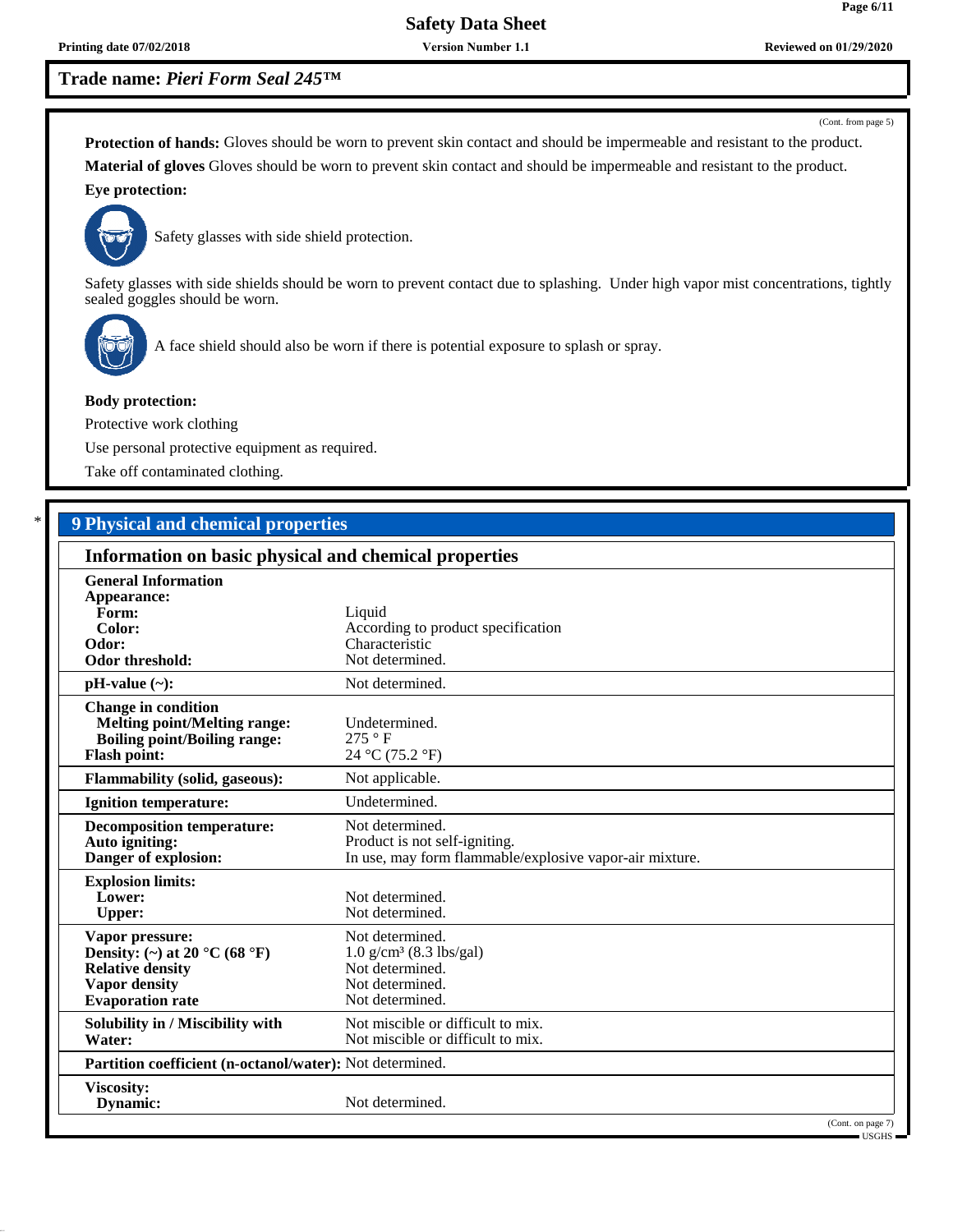**Version Number 1.1**

**Page 7/11**

## **Trade name:** *Pieri Form Seal 245™*

|                                |                                            | (Cont. from page 6) |
|--------------------------------|--------------------------------------------|---------------------|
| Kinematic:<br>Molecular weight | Not determined.<br>Not applicable.         |                     |
| Other information              | No further relevant information available. |                     |

## **10 Stability and reactivity**

**Reactivity** Stable under normal conditions.

**Chemical stability**

**Thermal decomposition:** No decomposition if used according to specifications.

**Possibility of hazardous reactions** No dangerous reactions known.

**Conditions to avoid** No further relevant information available.

**Incompatible materials:** No further relevant information available.

#### **Hazardous decomposition products:**

Carbon monoxide and carbon dioxide

Other potentially hazardous products may also be formed.

**Additional information:** See section 7 for information on handling, storage and conditions to be avoided.

### \* **11 Toxicological information**

#### **Delayed and immediate effects and chronic effects from short or long term exposure** May cause damage to organs through prolonged or repeated exposure.

#### **Information on toxicological effects**

|                       | <b>Acute toxicity:</b>                      |                                                                 |  |  |  |
|-----------------------|---------------------------------------------|-----------------------------------------------------------------|--|--|--|
|                       | LD/LC50 values relevant for classification: |                                                                 |  |  |  |
|                       | 1330-20-7 Xylene                            |                                                                 |  |  |  |
| Oral                  | LD50                                        | $3,523$ mg/kg (rat)                                             |  |  |  |
|                       |                                             | Inhalation LC50, 4h $\left  26 \right $ mg/m <sup>3</sup> (rat) |  |  |  |
| 100-41-4 Ethylbenzene |                                             |                                                                 |  |  |  |
| Dermal                | LD50                                        | $3,500$ mg/kg (rat)                                             |  |  |  |
|                       | $17,800$ mg/kg (rabbit)<br>LD50             |                                                                 |  |  |  |
|                       | 26471-62-5 m-tolylidene diisocyanate        |                                                                 |  |  |  |
|                       |                                             | Inhalation LC50, 4h $0.48$ mg/l (rat) (OECD 403)                |  |  |  |
|                       | <b>108-88-3 Toluene</b>                     |                                                                 |  |  |  |
| Dermal                | $5,000$ mg/kg (rat)<br>LD50                 |                                                                 |  |  |  |
|                       | LD50                                        | $12,124$ mg/kg (rabbit)                                         |  |  |  |
|                       | 71-43-2 Benzene                             |                                                                 |  |  |  |
| Dermal                | LD50                                        | $4,894$ mg/kg (rat)                                             |  |  |  |
|                       | LD50                                        | 48 mg/kg (mus)                                                  |  |  |  |
|                       |                                             | Inhalation LC50, 4h $ 9,980 \text{ mg}/1 \text{ (mus)}$         |  |  |  |

**Primary irritant effect:** Harmful: danger of serious damage to health by prolonged exposure if swallowed.

**on the skin:** Causes skin irritation.

**on the eye:** Causes serious eye irritation.

#### **inhalation:**

May cause drowsiness or dizziness. May cause respiratory irritation.

(Cont. on page 8) USGHS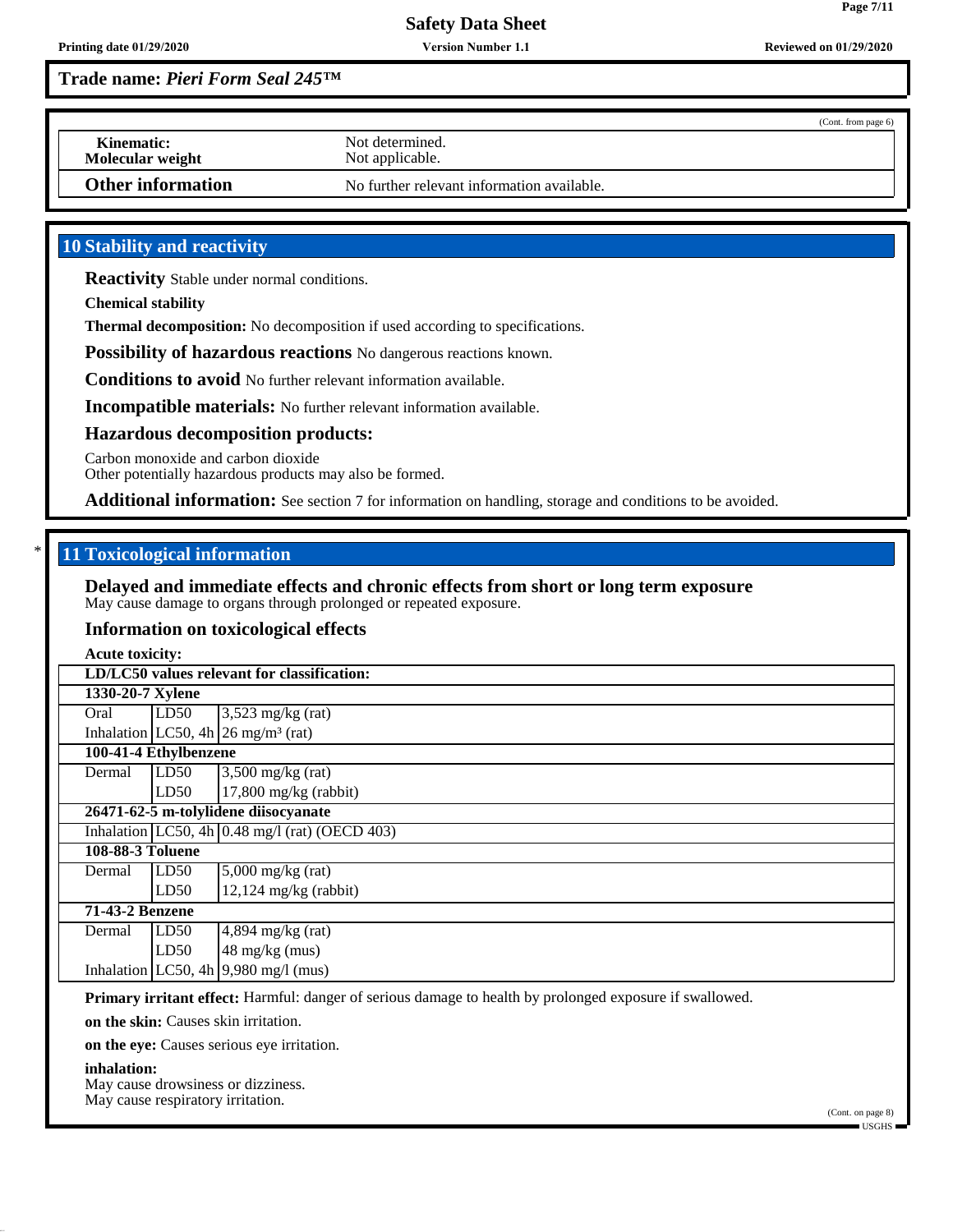**Version Number 1.1**

## **Trade name:** *Pieri Form Seal 245™*

## **Ingestion:**

Harmful: may cause lung damage if swallowed. May cause damage to the lung through prolonged or repeated exposure.

#### **Sensitization:**

May cause allergy or asthma symptoms or breathing difficulties if inhaled. May cause an allergic skin reaction.

#### **Additional toxicological information:**

Very toxic

Suspected of damaging fertility or the unborn child.

Suspected of causing cancer.

Over exposure by inhalation or ingestion may be fatal. Xylene contained in this product can affect the skin, heart, brain, liver, kidneys and lungs. Chronic exposure may harm a developing fetus and damage bone marrow causing low red blood cell count. Some harmful effects are also possible through skin absorption.

#### **Carcinogenic categories**

**IARC (International Agency for Research on Cancer) Human Carcinogenicity:**

**Group 1- Positive, Group 2A- Probable, Group 2B- Possible, Group 3- Not Classifiable**

 $1330-20-7$  Xylene 3

100-41-4 Ethylbenzene 2B

26471-62-5 m-tolylidene diisocyanate 2B

 $108-88-3$  Toluene  $\begin{bmatrix} 3 \end{bmatrix}$ 

**NTP (National Toxicology Program)**

**K–Known to be carcinogenic, R–May reasonably be anticipated to be carcinogenic**

26471-62-5 m-tolylidene diisocyanate R

**OSHA-Ca (Occupational Safety & Health Administration)**

None of the ingredients is listed.

## **12 Ecological information**

### **Toxicity**

**Aquatic toxicity:** No further relevant information available.

**Persistence and degradability** No further relevant information available.

### **Behavior in environmental systems:**

**Bioaccumulative potential** No further relevant information available.

**Mobility in soil** No further relevant information available.

## **Results of PBT and vPvB assessment**

**PBT:** Not applicable. **vPvB:** Not applicable.

**Other adverse effects** No further relevant information available.

## **13 Disposal considerations**

### **Disposal methods:**

Consult all regulations (federal, state, provincial, local) or a qualified waste disposal firm when characterizing product for disposal. Dispose of waste in accordance with all applicable regulations.

(Cont. on page 9) USGHS

(Cont. from page 7)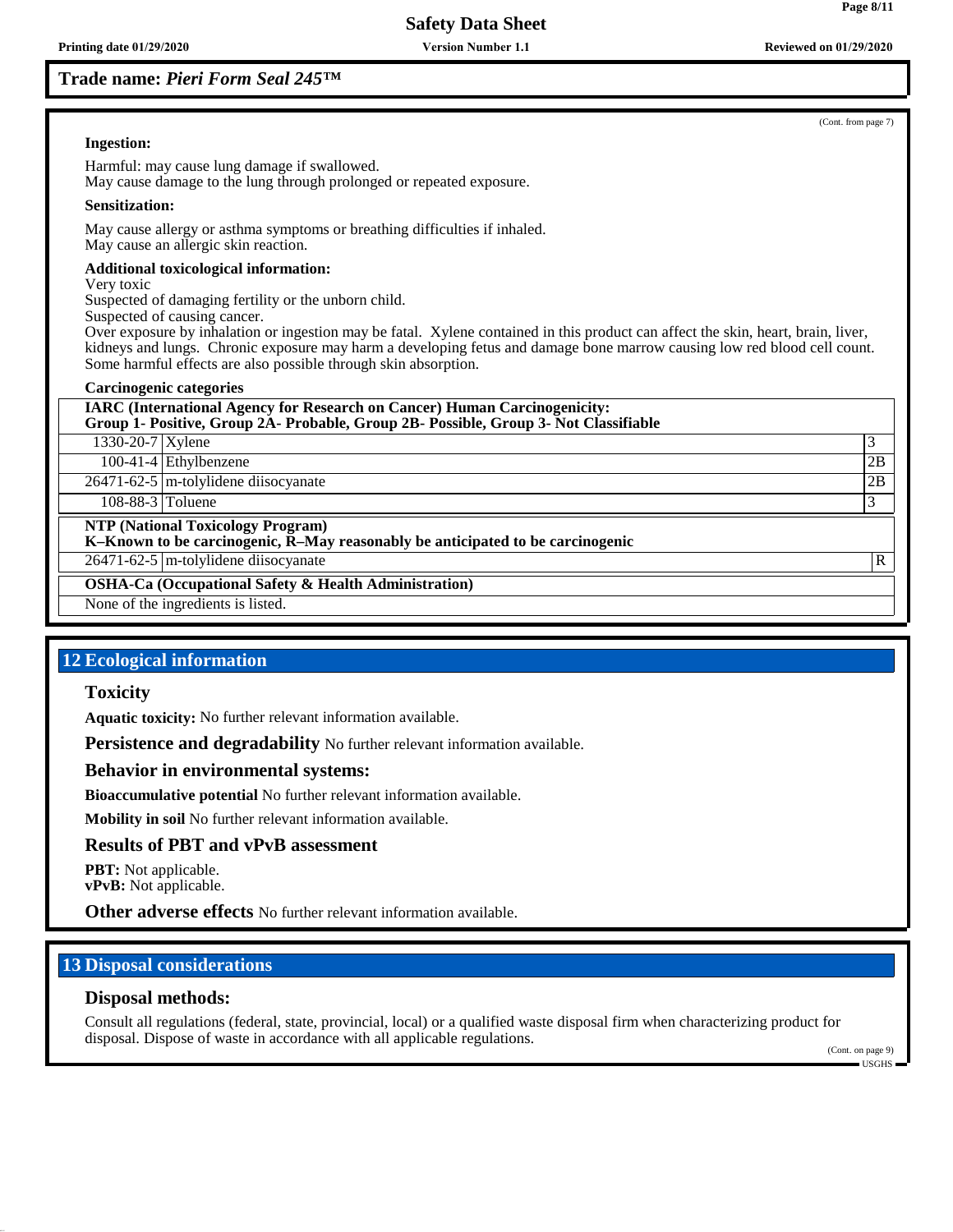**Version Number 1.1**

**Trade name:** *Pieri Form Seal 245™*

(Cont. from page 8)

### **Recommendation:**



Must not be disposed of together with household garbage. Do not allow product to reach sewage system.

# **Uncleaned packagings:**

**Recommendation:** Dispose of contents/container in accordance with local/regional/national/international regulations.

| <b>UN-Number</b><br>DOT, IMDG, IATA                                              | <b>UN1866</b>                                                                                                          |
|----------------------------------------------------------------------------------|------------------------------------------------------------------------------------------------------------------------|
| UN proper shipping name<br><b>DOT</b><br><b>IMDG, IATA</b>                       | Resin solution<br><b>RESIN SOLUTION</b>                                                                                |
| <b>Transport hazard class(es)</b>                                                |                                                                                                                        |
| <b>DOT</b>                                                                       |                                                                                                                        |
| <b>Class</b><br>Label                                                            | 3 Flammable liquids<br>3<br>______________________________________                                                     |
| <b>IMDG, IATA</b>                                                                |                                                                                                                        |
| <b>Class</b><br>Label                                                            | 3 Flammable liquids<br>3                                                                                               |
| <b>Packing group</b><br>DOT, IMDG, IATA                                          | $\rm III$                                                                                                              |
| <b>Environmental hazards:</b><br><b>Marine pollutant:</b>                        | N <sub>o</sub>                                                                                                         |
| Special precautions for user Warning: Flammable liquids<br>Danger code (Kemler): | 30                                                                                                                     |
| <b>EMS</b> Number:<br><b>Stowage Category</b>                                    | $F-E,S-E$<br>B                                                                                                         |
| <b>Transport/Additional information:</b>                                         |                                                                                                                        |
| <b>IMDG</b><br>Limited quantities (LQ)<br><b>Excepted quantities (EQ)</b>        | 5L<br>Code: E1<br>Maximum net quantity per inner packaging: 30 ml<br>Maximum net quantity per outer packaging: 1000 ml |

(Cont. on page 10)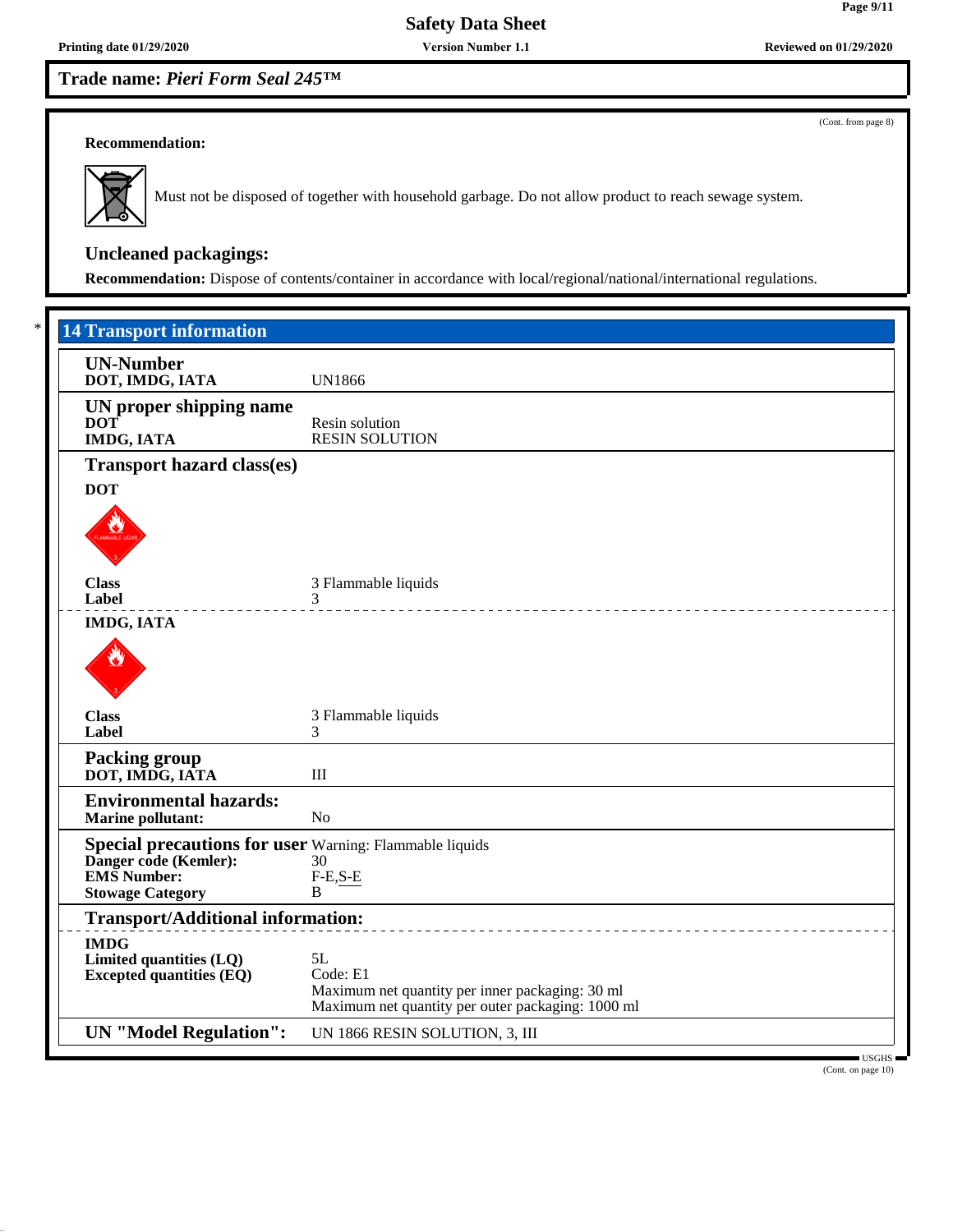**Version Number 1.1**

**Trade name:** *Pieri Form Seal 245™*

(Cont. from page 9)

| <b>15 Regulatory information</b>                                                                          |       |
|-----------------------------------------------------------------------------------------------------------|-------|
| <b>SARA (Superfund Amendments and Reauthorization Act)</b>                                                |       |
| Section 302/304 (extremely hazardous substances):                                                         |       |
| 108-88-3 Toluene                                                                                          |       |
| Section 313 Reportable Ingredients (Chemicals present below reporting threshold are exempt):              |       |
| 1330-20-7 Xylene                                                                                          | 46.3% |
| 100-41-4 Ethylbenzene                                                                                     | 11.6% |
| <b>SARA Section 312/Tier I &amp; II Hazard Categories:</b>                                                |       |
| Physical Hazard - Flammable (gases, aerosols, liquids, or solids)<br>Health Hazard - Carcinogenicity      |       |
| Health Hazard - Acute toxicity (any route of exposure)                                                    |       |
| Health Hazard - Reproductive toxicity                                                                     |       |
| Health Hazard - Skin Corrosion or Irritation                                                              |       |
| Health Hazard - Respiratory or Skin Sensitization<br>Health Hazard - Serious eye damage or eye irritation |       |
| Health Hazard - Specific target organ toxicity (single or repeated exposure)                              |       |
| Health Hazard - Aspiration Hazard                                                                         |       |
| <b>North America Chemical Inventory Status</b>                                                            |       |
| <b>TSCA (Toxic Substances Control Act - United States):</b>                                               |       |
| All ingredients are listed or exempt from listing unless otherwise noted below.                           |       |
| <b>CEPA</b> (Canadian DSL):                                                                               |       |
| Inventory listing could not be confirmed for one or more substances.                                      |       |
| CEPA (Canadian NDSL): This product contains a chemical that is on the NDSL inventory.                     |       |
| <b>Right to Know Ingredient Disclosure:</b>                                                               |       |
| Polyurethane resin                                                                                        |       |
| California Proposition 65: (Substances <0.1% unless noted in Section 3)                                   |       |
| <b>Chemicals known to cause cancer:</b>                                                                   |       |
| Ethylbenzene                                                                                              |       |
| m-tolylidene diisocyanate                                                                                 |       |
| Toluene                                                                                                   |       |
| Benzene                                                                                                   |       |
| Chemicals known to cause reproductive toxicity for females:                                               |       |
| None of the ingredients is listed.                                                                        |       |
| Chemicals known to cause reproductive toxicity for males:                                                 |       |
| $71-43-2$ Benzene                                                                                         |       |
| Chemicals known to cause developmental toxicity:                                                          |       |
| 108-88-3 Toluene                                                                                          |       |
| $71-43-2$ Benzene                                                                                         |       |
| <b>Carcinogenicity Categories</b>                                                                         |       |
| TLV-ACGIH (THE American Conference of Governmental Industrial Hygienists)                                 |       |
| Human Carcinogen - A1 Confirmed, A2 Suspected, A3 Unknown Relevance, A4 Not Classifiable                  |       |
| Xylene                                                                                                    | A4    |
| Ethylbenzene                                                                                              | A3    |
| NIOSH-Cancer (National Institute for Occupational Safety and Health)                                      |       |
| $26471 - 62 - 5$ m-tolylidene diisocyanate                                                                |       |

## **16 Other information**

The data included herein are presented in accordance with various environment, health and safety regulations. It is the responsibility of a recipient of the data to remain currently informed on chemical hazard information, to design and update its own program and to comply with all national, federal, state and local laws and regulations applicable to safety, occupational health,<br><sup>(Cont. on page 11)</sup>